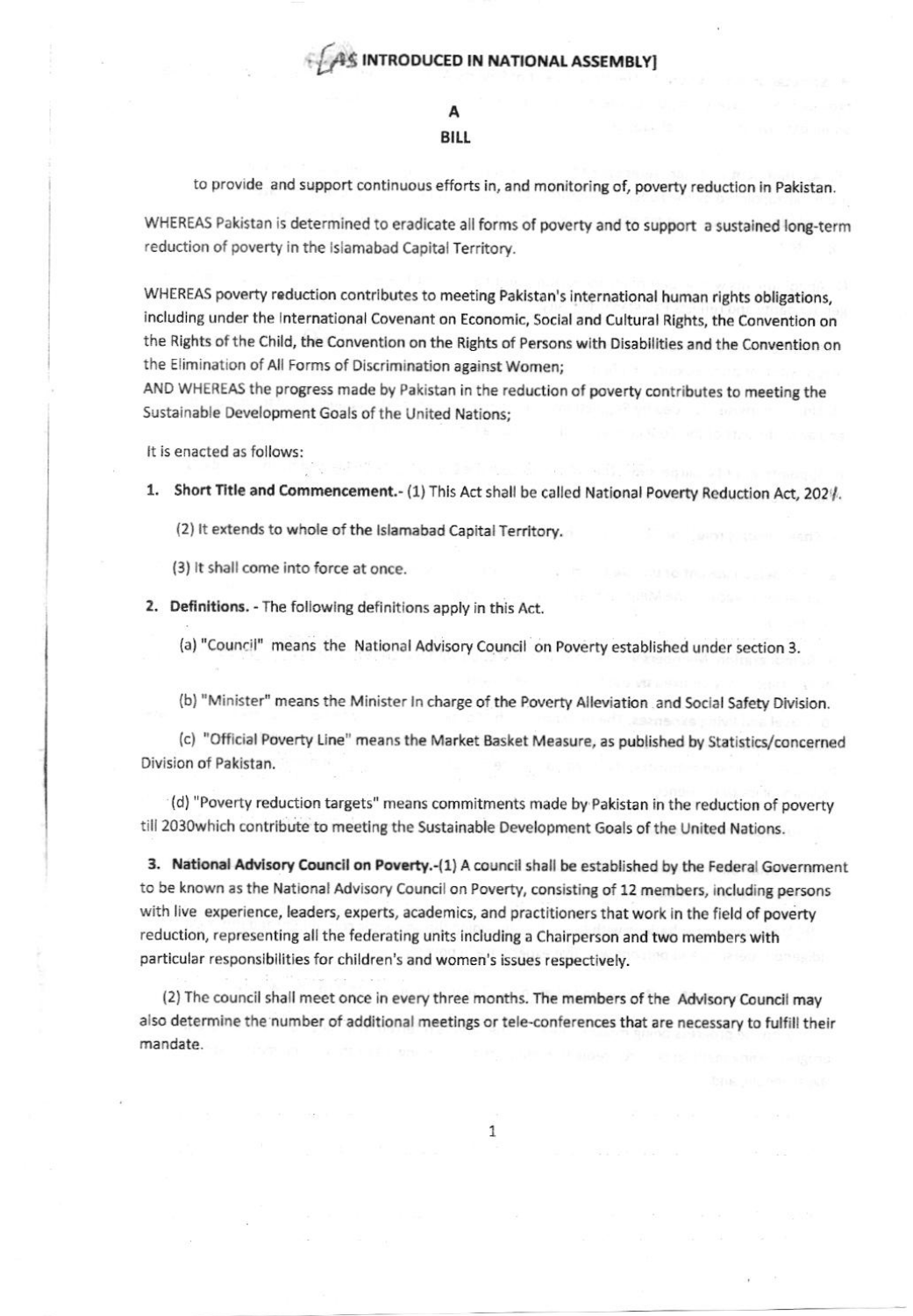4. Secretariat of the Council. - The Department of Poverty Alleviation and Social Security Division will provide the necessary support to the Advisory Council to carry out its mandate, including policy, administrative and logistical support.

5. Appointment of other members.(I) The members of the Council, other than the ex officio member, are to be appointed by the Federal Government through notification in the official Gazette. Provided that at least one member from each province as well as Islamabad Capital Territory shall be appointed.

(2) Appointments will be part of an open, transparent and merit-based selection process that strives for gender parity and reflects Pakistan's diversity.

(3) Members of the Council shall hold office for a term not exceeding three years and are eligible for reappointment on the expiry of a first or subsequent term of office.

(4) Until otherwise provided by Regulations, one-third members of the Council shall form a quorum, and all of the acts of the Council shall be decided by a majority of the members present and voting.

6. Appointment of chairperson.- The Chairperson of the Council shall be elected by the members of the Council from amongst themselves.

7. Chairperson's role. The Chairperson has supervision over and direction of the work of the Council.

8. Chairperson absent or unable to act. If the Chairperson is absent or unable to act or if the office of Chairperson is vacant, the Minister may designate another member of the Council to act as Chairperson,

9. Remuneration. Members will be paid, in connection with their work for the Advisory Council, the remuneration may be fixed by the Federal Government.

10. Travel and living expenses. The members of the Council are entitled to be reimbursed for the travel, living and other expenses incurred, in connection with their work for the Council, while absent from, in the case of full-time members, their ordinary place of work or, in the case of part-time members, their ordinary place of residence.

11. Functions of the Council. The Council shall perform the following functions:

its in a little

(a) Provide advice to the Minister on poverty reduction in Pakistan, including funding and activities that support poverty reduction;

(b) Undertake consultations with the public, including the academic community and other experts, Indigenous persons and persons with live experience in poverty;

(c) Within six months after the end of each fiscal year, submit a report to the Minister:

(i) on the progress being made in meeting the targets referred to in para (d)of section 2 and the progress being made in poverty reduction measured by, among other things, the metrics set out in the schedule, and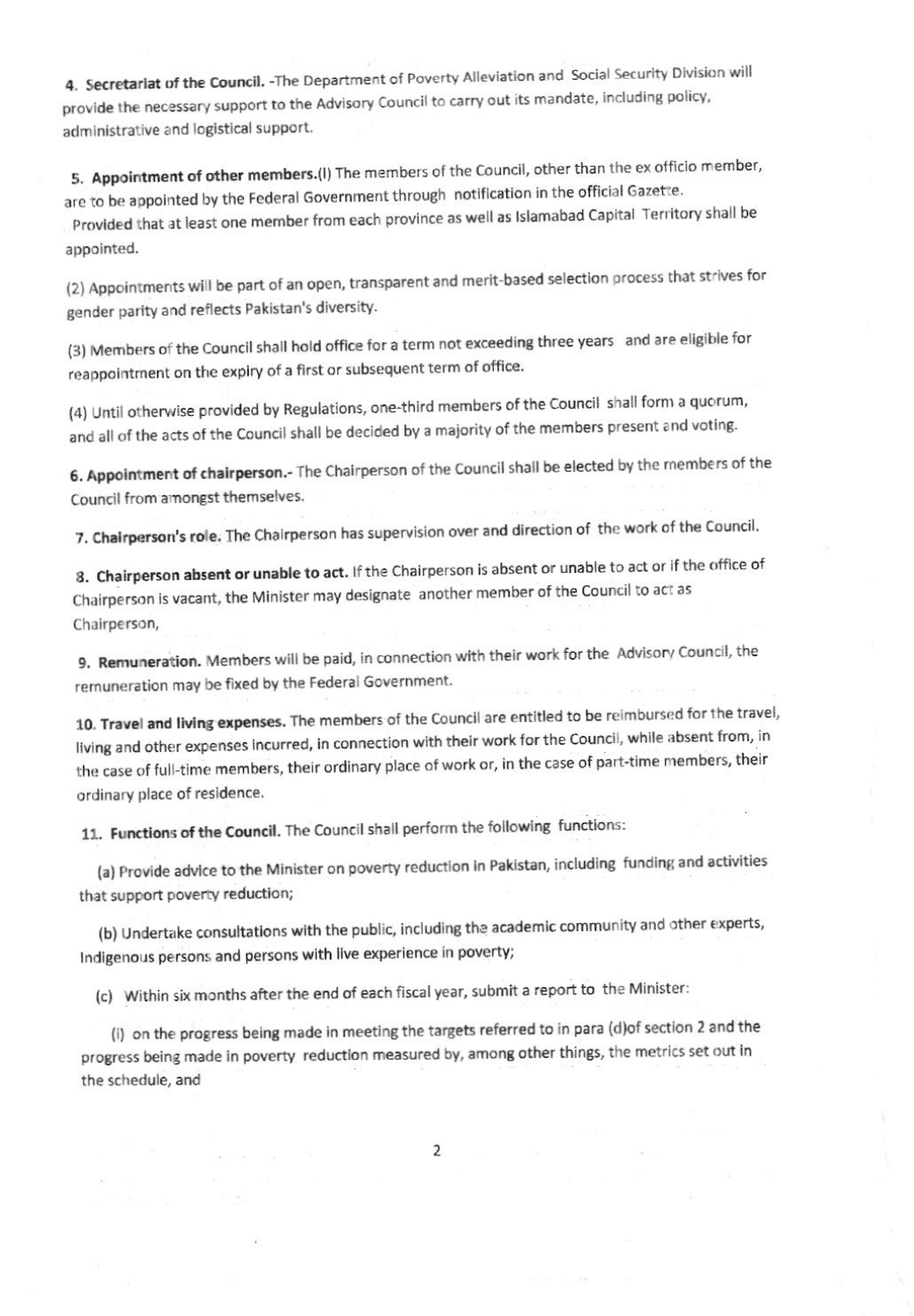(ii) on the advice that the Council provided to the Minister under paragraph (a) during the fiscal year; and

(d) Undertake any activity specified by the Minister.

12. Tabling of Report in Parliament.- Within 15 days of the receipt of the report by the Minister under paragraph (c) of section11, it shall be laid on the Table of Parliament

## STATEMENT OF OBJECTS AND REASONS

The mandate of the Advisory Council proposed through this bill is to provide independent advice to the Minister In charge of Poverty Alleviation and Social Security Division and relevant social security and welfare departments of the country on poverty reduction; to annually report on the progress achieved toward reducing the level of poverty as per the targets set under SDGs till 2030 and the performance evaluation of poverty alleviation programs inaugurated by the government in this regard; and to undertake any activity specified by the Minister.

The Advisory Council will be representative of Pakistan's diversity, including gender, Indigenous  $2.$ peoples, visible minorities, regions and official languages, produce an annual report for the Minister that will provide detailed information on the progress being made towards meeting the poverty reduction targets and other indicators being tracked under the Strategy, as well as advice on poverty reduction. Functions of advisory council shall be to provide advice in relation to programs, funding and activities that, contribute to poverty reduction; undertake public engagement with various groups, including the academic community and other experts, Indigenous peoples and persons living in poverty or with live experience of poverty; and undertake any activity specified by the Minister.

The Bill is proposed in order to ensure that the best possible professional advice is available to the  $3.$ Government to inform, optimize and synergize the formulation and implementation of its poverty alleviation and social security policies, through consultation with the most erudite and well-respected experts, academics and practitioners of the field who are currently serving in, or have rich experience with, amongst the most specialized poverty alleviation and social security departments and organizations in Pakistan.

Hence the above bill is proposed.

man and the second

vid Bride

e an

 $Sd-$ 

MS. UZMA RIAZ, **Members National Assembly** 

 $3 -$ 

 $\sim 13$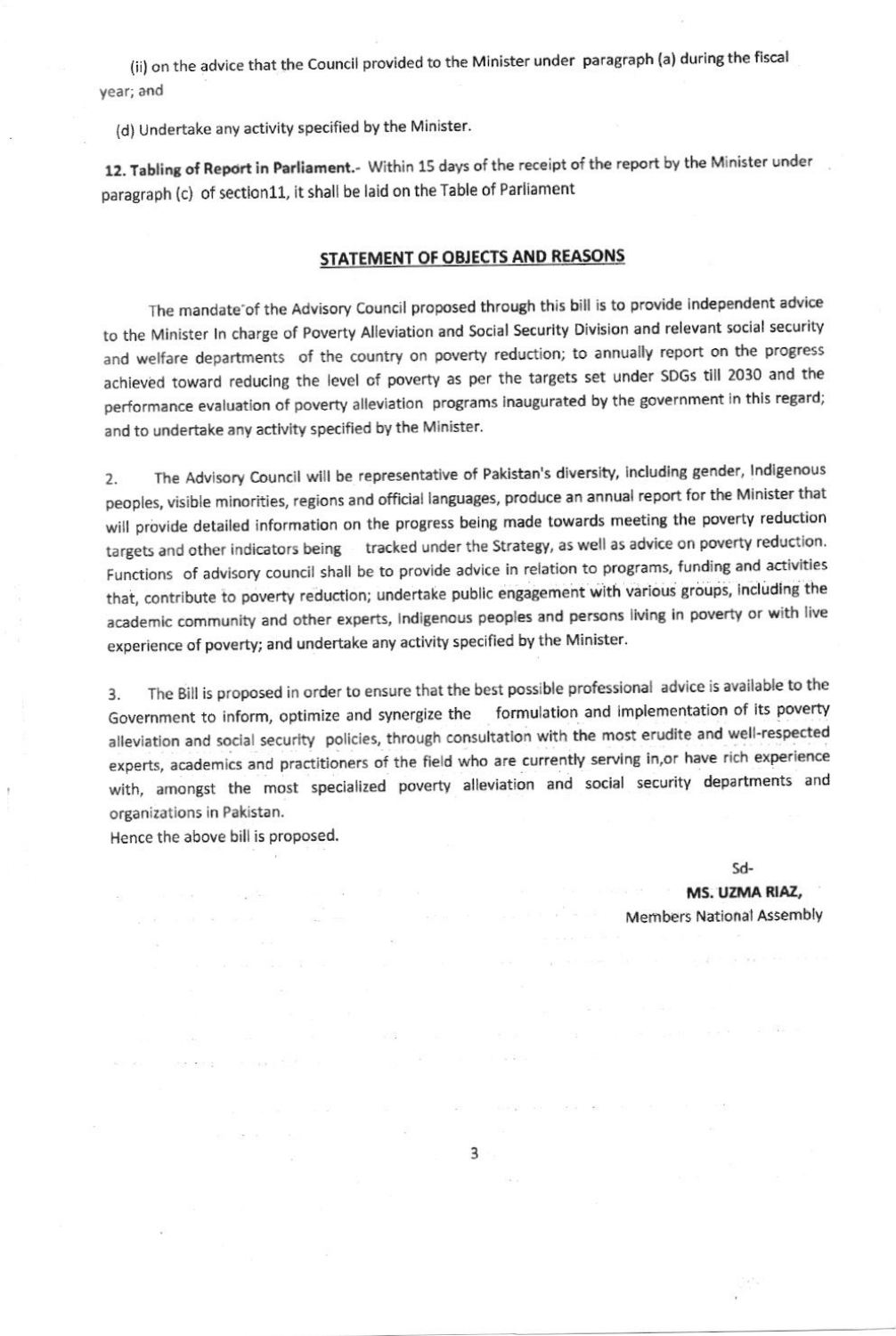[ تومی اسبلی میں پش کردان صورت حسن)

پاکستان میں تخفیف غربت کے لئے مسلسل کو ششوں کی معاونت کرنے اور مسلسل گرانی کے لئے احکام وضع کرنے کا

چونکہ پاکستان ہر طرح کی غربت کے خاتمے اور مستقل طور پر طویل المدتی غربت میں کمی کی حمایت کرنے کے لئے پر عزم ہے؛ چونکہ غربت میں کی پاکستان کے انسانی حقوق کی بین الا قوامی ذمہ دار یوں کو پورا کرنے میں معاون ہے ، جس میں معاشی ، معاشر تی اور ثقافق حقوق سے متعلق بین الا قوامی معاہدہ، بچوں کے حقوق سے متعلق کنونشن اور معذور افراد کے حقوق کے بارے میں کنونشن اور خواتین کے خلاف بڑتے جانے والے جملہ اقسام کے امتیاز کو ختم کرنے کے بارے میں کنونشن شامل ہیں۔

ادر چونکہ پاکستان نے تخفیف غربت کے لئے جو کوششیں کی ہے اس ہے اقوام متحدہ کے پائید ارتر قیاتی اہداف کو پوراکرنے میں معاون ثابت ہواہے؛

-Basket Measure

" تخفیف غربت اہداف" سے مراد پاکتان کی جانب سے ۲۰۳۰ء تک غربت میں کمی کرنے کی یقین  $\epsilon$ دہانیاں ہیں جوا توام متحدہ کے پائیدارتر تی کے اہداف کویوراکرنے میں معاون ثابت ہوں گی۔

سو قومی مشاورتی کونسل برائے غربت۔ (۱) وفاقی حکومت ایک کونسل تفکیل دے گی جو توی مشاورتی کونسل برائے غربت کہلائے گی۔ یہ ۱۲؍اراکین پر مشتمل ہو گی اور اس میں تمام دفاتی اکائیوں کی نمائند گی کرنے والے ذاتی تجربہ کے حامل افراد ،رہنما،ماہرین، ماہرین تدریس،اور پر پکٹیشنر زجو تخفیف غربت کے شیعے میں مصروف عمل ہیں، بشمول ایک صدر نشین اور دوارا کین جن کو باالتر تب بچوں اور خواتین کے معاملات کے حوالے سے خصوصی ذمہ دار ہاں سو نبی گئی ہوں،شامل ہوں گے۔

(۲) گونسل تین ماہ میں ایک اجلاس منعقد کرے گی۔مشاورتی کونسل کے اراکین،اضافی اجلاس پاٹیلی کا نفرنسیں ،جو ان کے حوالے کر دہ کام کو پوراکرنے میں معاون ہوں، کی تعداد کانغین بھی کر سکیں گے۔ میں سے کو**نسل کا سیکرٹر پیٹ۔** سمحکمہ خخفیف غربت و ساجی <del>خخط ڈویژ</del>ن،مشاورتی کونسل کو درکار ضروری مد د فراہم کرے گا تاکہ ہے اپنے حوالے کر دہ کام، بشمول، پالیسی،انظامی اور لا جسٹیکل سپورٹ کے معاملات کو نمٹائے۔